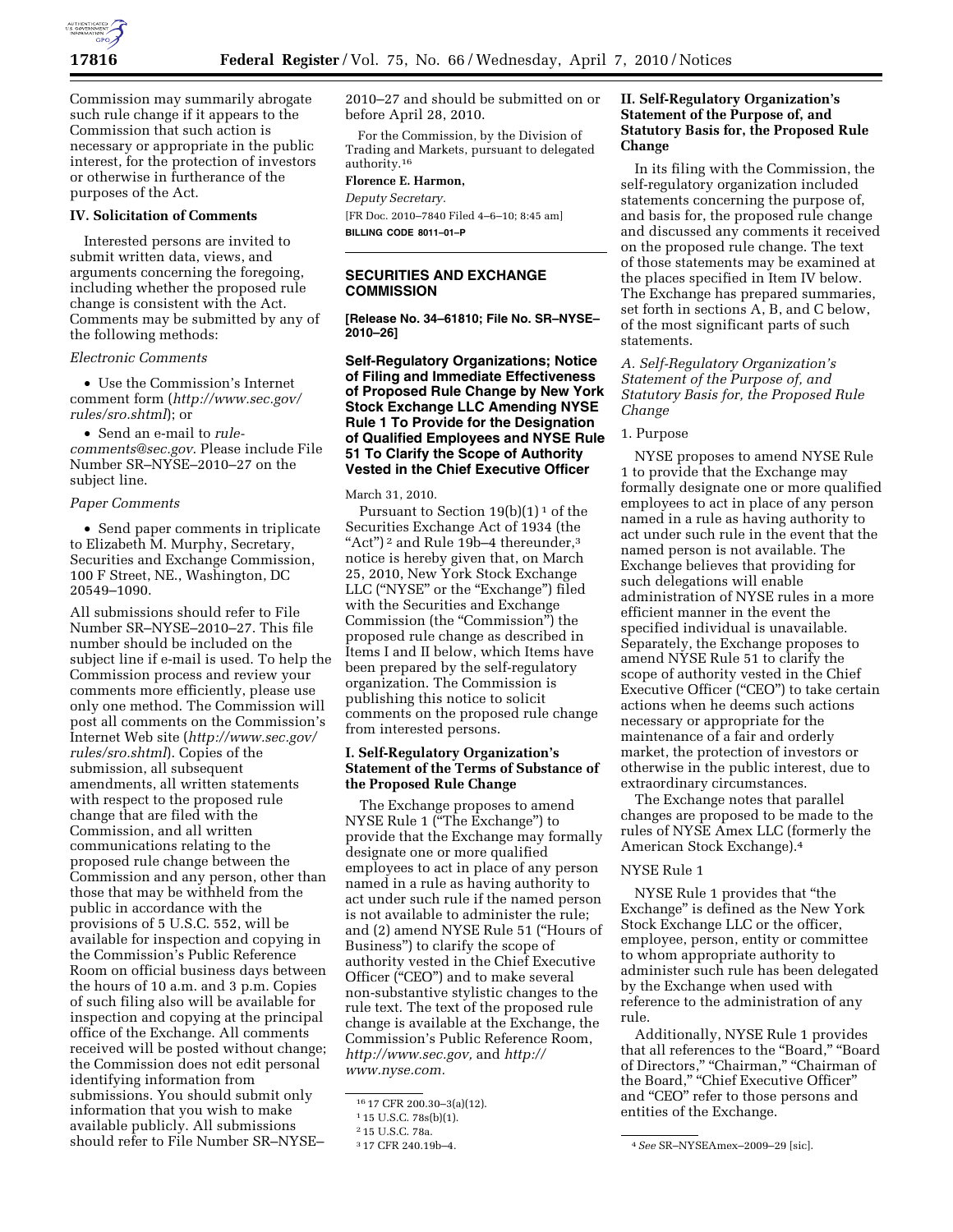Through this filing, the Exchange proposes to amend NYSE Rule 1 to include a provision that the CEO or the Chief Regulatory Officer (''CRO'') of the Exchange may formally designate one or more qualified employees of NYSE Euronext to act in place of any person named in a rule as having authority to act under such rule in the event that the named person is not available to administer the rule. For purposes of designation by a CEO, a qualified employee is defined as: (1) Any officer of NYSE Euronext; or (2) any employee of the Exchange that the Board of Directors deems to possess the requisite knowledge and job qualifications to administer that rule.5

Additionally, in certain instances, the Exchange's CRO is one of the named persons identified to administer particular NYSE rules. In these situations, a qualified employee of NYSE Regulation, Inc. (''NYSER'') may serve as the CRO's designee if the CRO and the Board of Directors of NYSER deem such employee to have the requisite knowledge and job qualifications to administer the rule in place of the CRO. All qualified employees of NYSE Euronext shall be subject to the jurisdictions set forth in Section 7.1 of NYSE Euronext's Amended and Restated Bylaws.6

The Exchange believes that it is important that its rules provide for

6Article VII, Section 7.1 of the Amended and Restated Bylaws of NYSE Euronext states the following:

Submission to Jurisdiction of U.S. Courts and the SEC. The Corporation, its directors and officers, and those of its employees whose principal place of business and residence is outside of the United States shall be deemed to irrevocably submit to the jurisdiction of the U.S. federal courts and the SEC for the purposes of any suit, action or proceeding pursuant to the U.S. federal securities laws and the rules and regulations thereunder, commenced or initiated by the SEC arising out of, or relating to, the activities of the U.S. Regulated Subsidiaries (and shall be deemed to agree that the Corporation may serve as the U.S. agent for purposes of service of process in such suit, action or proceeding), and the Corporation and each such director, officer or employee, in the case of any such director, officer or employee by virtue of his acceptance of any such position, shall be deemed to waive, and agree not to assert by way of motion, as a defense or otherwise in any such suit, action or proceeding, any claims that it or they are not personally subject to the jurisdiction of the SEC, that such suit, action or proceeding is an inconvenient forum or that the venue of such suit, action or proceeding is improper, or that the subject matter thereof may not be enforced in or by such courts or agency.

appropriate delegations of authority to ensure business continuity and that all rules can be properly administered even if the specified official is unavailable. The proposed provision applicable to all NYSE rules will enable consistent delegation standards and eliminate any potential for confusion that could result because some rules currently provide for delegation while others do not.

The Exchange has implemented policies and procedures to formally identify the officers and employee [sic] who have been delegated authority to administer a particular rule on behalf of any named person identified in that rule. The Exchange considers the delegation of authority to be a corporate function; accordingly, such formal delegation is subject to approval by the CEO, CRO and Boards of Directors of the Exchange or NYSER, as applicable, as well as compliance with all applicable Bylaws of the Exchange. These delegations of authority are centrally maintained and periodically updated by the Office of General Counsel to remain current with final approval by the CEO of the Exchange or NYSER as applicable.

#### NYSE Rule 51

NYSE Rule 51 vests the CEO with the powers to suspend or halt trading in any security traded on the Exchange, as well as to close some or all Exchange facilities, if he deems such action to be necessary or appropriate for the maintenance of a fair and orderly market, or the protection of investors, or otherwise in the public interest, due to extraordinary circumstances. ''Extraordinary circumstances'' are defined in NYSE Rule 51 as "(1) actual or threatened physical danger, severe climatic conditions, civil unrest, terrorism, acts of war, or loss or interruption of facilities utilized by the Exchange, (2) a request by a governmental agency or official, or (3) a period of mourning or recognition for a person or event.''

The Exchange proposes to amend NYSE Rule 51 to clarify that the CEO has the authority to extend the hours for the transaction of business on the Exchange and to set a delayed closing time if the CEO deems such action to be necessary or appropriate for the maintenance of a fair and orderly market, or the protection of investors, or otherwise in the public interest, due to extraordinary circumstances. The Exchange has interpreted the CEO's authority to halt securities and determine the length of such halt to include extending the regular closing, in order to ensure that closing trades in securities traded on the Exchange are

conducted in a manner consistent with a fair and order market and the protection of investors and the public interest.7 However, in order to provide appropriate transparency to market participants, the Exchange proposes to clarify and codify the CEO's authority in this regard.

The Exchange also proposes to make several non-substantive changes to the rule text by amending the rule text in Rule 51(a) to conform with proposed Rule 51(b)(ii) and by abbreviating references to "Chief Executive Officer" with "CEO."

# 2. Statutory Basis

The basis under the Act for the proposed rule change is the requirement under Section  $6(b)(5)$ ,<sup>8</sup> which requires that an exchange have rules that are designed to foster cooperation and coordination with persons engaged in regulating, clearing, settling, processing information with respect to, and facilitating transactions in securities, to remove impediments to and perfect the mechanism of a free and open market and a national market system and, in general, to protect investors and the public interest. The proposed rule change is consistent with these objectives in that these amendments establish the appropriate Exchange protocols and procedures to administer Exchange rules designed to protect investors and the public interest.

## *B. Self-Regulatory Organization's Statement on Burden on Competition*

The Exchange does not believe that the proposed rule change will impose any burden on competition that is not necessary or appropriate in furtherance of the purposes of the Act.

# *C. Self-Regulatory Organization's Statement on Comments on the Proposed Rule Change Received From Members, Participants or Others*

No written comments were solicited or received with respect to the proposed rule change.

<sup>5</sup>Rule 46.10 provides that for purposes of Rule 46 only, the term "qualified NYSE Euronext employee' shall mean ''employees of NYSE Euronext, Inc. or any of its subsidiaries, excluding employees of NYSE Regulation, Inc., who shall have satisfied any applicable testing or qualification required by the NYSE for all Floor Governors.'' That definition shall not be applied to any other NYSE Rule and is separate and distinct from the Rule 1 definition discussed herein.

<sup>7</sup>NYSER has previously announced this policy in several Information Memos that were issued in connection with the Russell Reconstitution in June 2008 and June 2009. Those memos described (among other things) the Exchange's various contingency scenarios and procedures, including extending the closing time in the event that a systems malfunction occurs at or near the regular 4:00 p.m. closing time. *See* NYSE Rule 51; *See also*  IM 08–30 and IM 09–27. The Exchange has also periodically issued memoranda from its Floor Operations staff, advising of the same contingency scenarios and procedures. 8 15 U.S.C. 78f(b)(5).